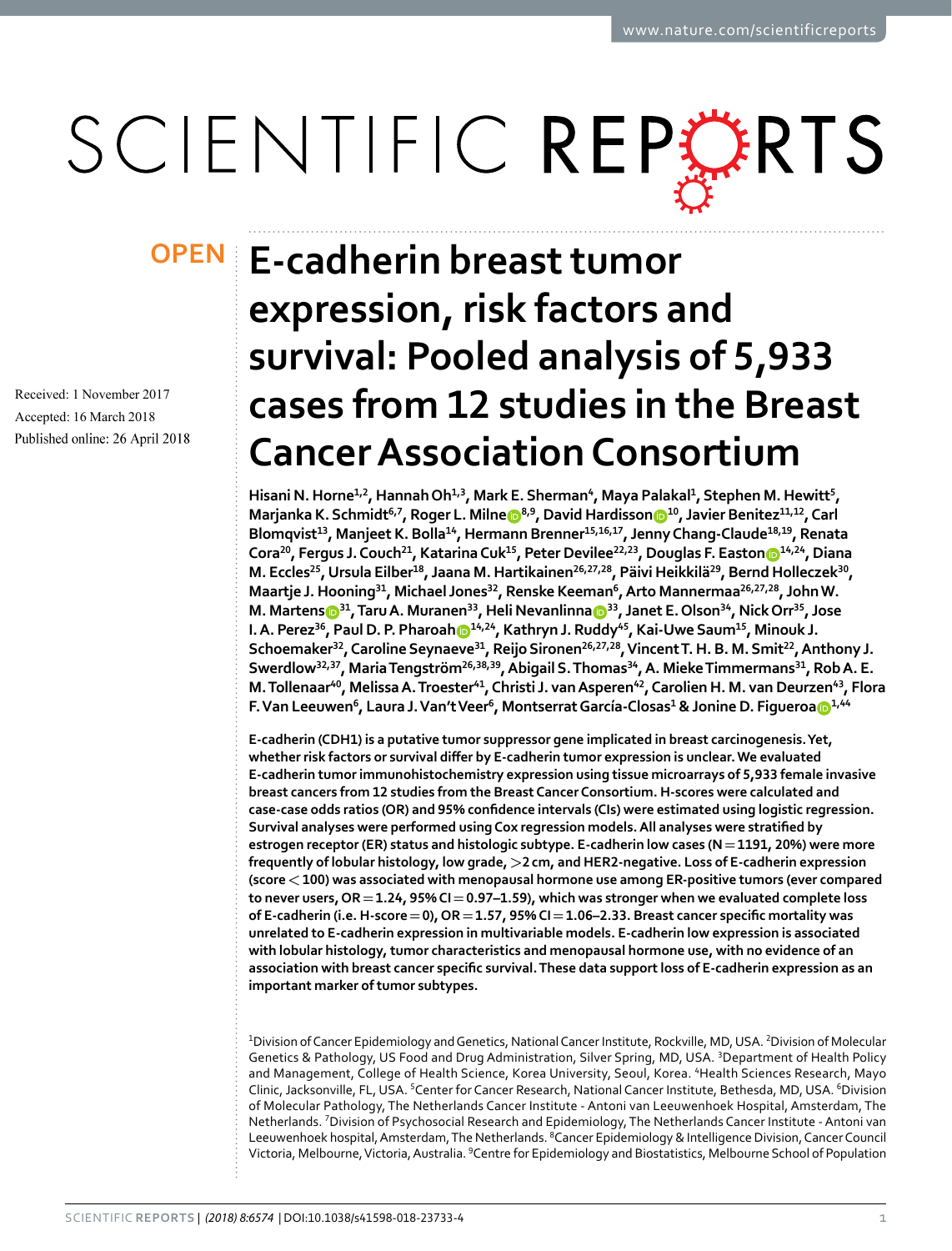and Global health, The University of Melbourne, Melbourne, Victoria, Australia. <sup>10</sup>Department of Pathology, Molecular Pathology and Therapeutic Targets Group, Hospital Universitario La Paz IdiPAZ, and Facultad de Medicina, Universidad Autonoma de Madrid, Madrid, Spain. <sup>11</sup>Human Cancer Genetics Program, Spanish National Cancer Research Centre, Madrid, Spain. <sup>12</sup>Centro de Investigación en Red de Enfermedades Raras (CIBERER), Valencia, Spain. <sup>13</sup>Department of Oncology, Helsinki University Hospital, University of Helsinki, Helsinki, Finland. <sup>14</sup>Centre for Cancer Genetic Epidemiology, Department of Public Health and Primary Care, University of Cambridge, Cambridge, UK. <sup>15</sup>Division of Clinical Epidemiology and Aging Research, German Cancer Research Center (DKFZ), Heidelberg, Germany. <sup>16</sup>Division of Preventive Oncology, German Cancer Research Center (DKFZ) and National Center for Tumor Diseases (NCT), Heidelberg, Germany. <sup>17</sup>German Cancer Consortium (DKTK), German Cancer Research Center (DKFZ), Heidelberg, Germany. <sup>18</sup>Division of Cancer Epidemiology, German Cancer Research Center (DKFZ), Heidelberg, Germany. <sup>19</sup>Research Group Genetic Cancer Epidemiology, University Cancer Center Hamburg (UCCH), University Medical Center Hamburg-Eppendorf, Hamburg, Germany. <sup>20</sup>Independent contractor, CT(ASCP), MB (ASCP), National Cancer Institute, Bethesda, MD, USA. <sup>21</sup>Department of Laboratory Medicine and Pathology, Mayo Clinic, Rochester, MN, USA. 22Department of Pathology, Leiden University Medical Center, Leiden, The Netherlands. <sup>23</sup>Department of Human Genetics, Leiden University Medical Center, Leiden, The Netherlands. <sup>24</sup>Centre for Cancer Genetic Epidemiology, Department of Oncology, University of Cambridge, Cambridge, UK. <sup>25</sup>Cancer Sciences Academic Unit, Faculty of Medicine, University of Southampton, Southampton, UK. <sup>26</sup>Translational Cancer Research Area, University of Eastern Finland, Kuopio, Finland. <sup>27</sup>Institute of Clinical Medicine, Pathology and Forensic Medicine, University of Eastern Finland, Kuopio, Finland. <sup>28</sup>Imaging Center, Department of Clinical Pathology, Kuopio University Hospital, Kuopio, Finland. <sup>29</sup>Department of Pathology, Helsinki University Hospital, University of Helsinki, Helsinki, Finland. <sup>30</sup>Saarland Cancer Registry, Saarbrücken, Germany. <sup>31</sup>Department of Medical Oncology, Family Cancer Clinic, Erasmus MC Cancer Institute, Rotterdam, The Netherlands. <sup>32</sup>Division of Genetics and Epidemiology, The Institute of Cancer Research, London, UK.<sup>33</sup>Department of Obstetrics and Gynecology, Helsinki University Hospital, University of Helsinki, Helsinki, Finland. <sup>34</sup>Department of Health Sciences Research, Mayo Clinic, Rochester, MN, USA. 35The Breast Cancer Now Toby Robins Research Centre, The Institute of Cancer Research, London, UK. <sup>36</sup>Servicio de Cirugía General y Especialidades, Hospital Monte Naranco, Oviedo, Spain. <sup>37</sup>Division of Breast Cancer Research, The Institute of Cancer Research, London, UK.<sup>38</sup>Cancer Center, Kuopio University Hospital, Kuopio, Finland. <sup>39</sup>Institute of Clinical Medicine, Oncology, University of Eastern Finland, Kuopio, Finland. <sup>40</sup>Department of Surgery, Leiden University Medical Center, Leiden, The Netherlands. <sup>41</sup>Department of Pathology and Laboratory Medicin, Gillings School of Global Public Health, Lineberger Comprehensive Cancer Center, University of North Carolina, Chapel Hill, NC, USA. <sup>42</sup>Department of Clinical Genetics, Leiden University Medical Center, Leiden, The Netherlands. <sup>43</sup>Department of Pathology, Erasmus University Medical Center, Rotterdam, The Netherlands. <sup>44</sup>Usher Institute of Population Health Sciences and Informatics, The University of Edinburgh Medical School, Edinburgh, UK. <sup>45</sup>Department of Oncology, Mayo Clinic, Rochester, MN, USA. Hisani N. Horne and Hannah Oh contributed equally to this work. Correspondence and requests for materials should be addressed to J.D.F. (email: [Jonine.fgueroa@ed.ac.uk](mailto:Jonine.figueroa@ed.ac.uk))

The E-cadherin protein (encoded by the *CDH1* gene) is normally expressed in breast epithelial tissue and func-tions as a critical part of epithelial cell adhesion and epithelial-to-mesenchymal transition (EMT)<sup>1-[3](#page-7-1)</sup>. Due to the frequent loss or inactivation of E-cadherin that is evident in epithelial cell cancers, E-cadherin is thought to have tumor-suppressor properties where loss is associated with carcinogenesis and invasion<sup>[4,](#page-8-0)[5](#page-8-1)</sup>.

Loss of E-cadherin expression is commonly used to confrm lobular histology that comprise 10–15% of all breast cancers<sup>6[–8](#page-8-3)</sup>, which have also been noted to more frequently express hormone receptors [estrogen recep-tor (ER) and progesterone receptor (PR)] than E-cadherin high tumors<sup>[9](#page-8-4)</sup>. Recent molecular profiling analysis of lobular compared with ductal cancers show E-cadherin mutation and loss to be a defning feature of lobular breast cancers, and suggest it to be a distinct molecular subtype of breast cancers<sup>10</sup>. Although many studies have identifed heterogeneity in risk factor associations based on breast tumor subtypes defned by hormone receptor status (e.g. ER-positive vs. ER-negative) or histology (lobular vs. ductal)<sup>11-[22](#page-8-7)</sup>, limited data have examined whether E-cadherin may define important subgroups of tumors with distinct etiologies<sup>23</sup>.

Data also suggest that loss of E-cadherin expression may be associated with malignant progression, metastasis, and reduced survival in breast cancer patients<sup>[24](#page-8-9)-28</sup>; however, most of these studies were based on small numbers and not all analyses were stratifed by ER-status, a known important prognostic and predictive marker.

Evidence on whether E-cadherin may be an important marker of etiologic heterogeneity and survival diferences across the spectrum of breast tumor subtypes including ER status and histology is limited. In 1984, Prentice *et al*. [29](#page-8-11) introduced the concept of using case-case studies for identifying disease risk factors. In a case-case study design, information is obtained only from cases of a particular disease–in our study, breast cancer–and is used as a tool to assess etiologic heterogeneity. In this study, we were interested in determining whether known risk/ protective factors for breast cancer difered by E-cadherin expression, in order to provide new insights into possible mechanisms for E-cadherin loss in breast carcinogenesis similar to analyses previously done for ER, PR and HER2 markers<sup>23,[30,](#page-8-12)31</sup>. Using immunohistochemical (IHC) data for E-cadherin performed centrally using tumor tissue microarrays (TMAs), we performed a large pooled analysis of 12 studies participating in the Breast Cancer Association Consortium (BCAC), and examined whether established breast cancer risk factor associations and survival difered by low vs. high E-cadherin tumor tissue expression, stratifed by ER status and histology.

#### **Material and Methods**

**Study Population.** Descriptions of the 12 breast cancer studies participating in the Breast Cancer Association Consortium (BCAC) included in this analysis are detailed in Supplemental Table 1. Case-case analyses were restricted to 5,933 European women from 12 breast cancer studies with invasive breast cancer who provided data on age at diagnosis and had evaluable E-cadherin tumor tissue staining results (See section on E-cadherin tumour tissue measurements). Study participants were recruited under protocols approved by the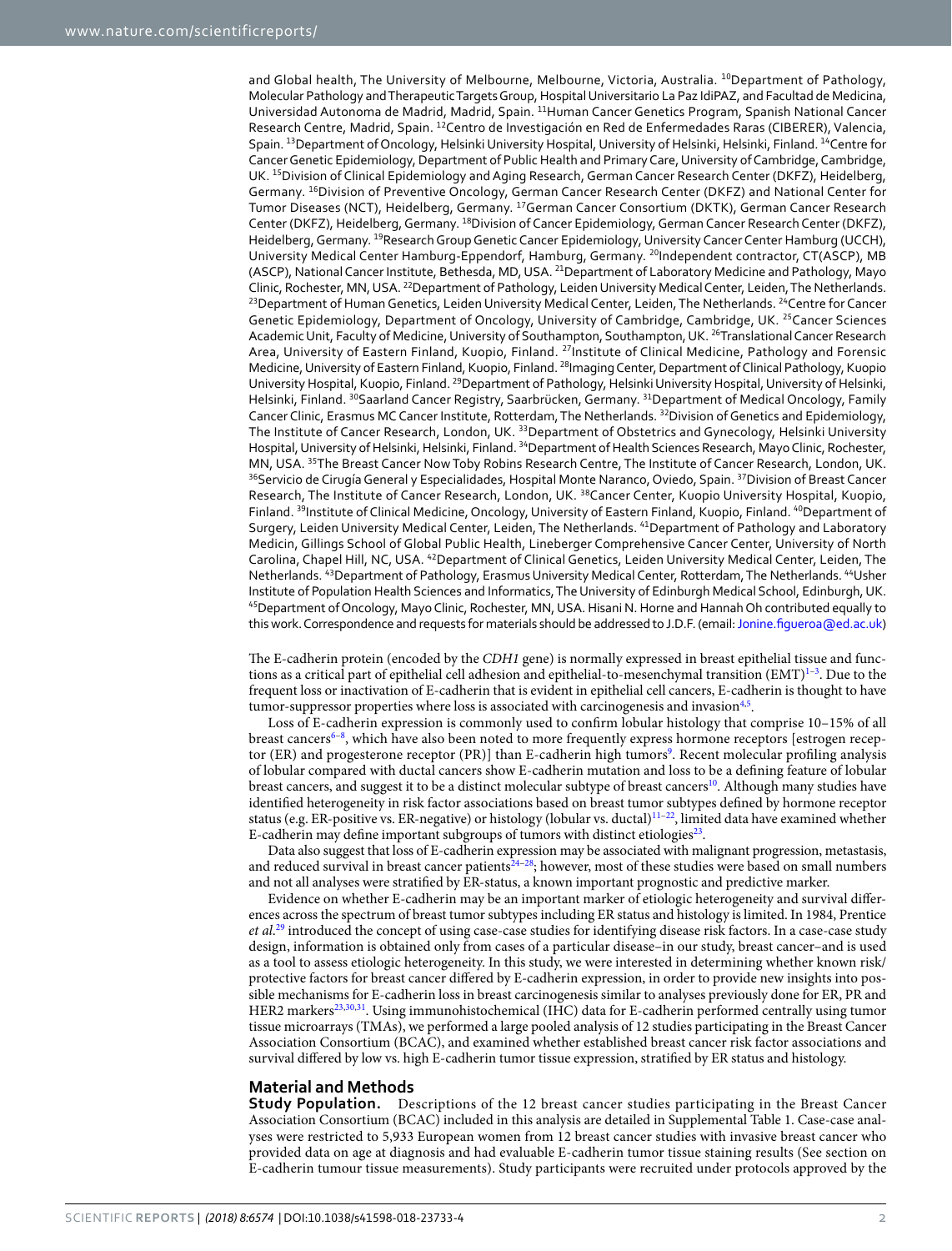Institutional Review Board at each institution, and all subjects provided informed consent or did not opt-out, depending on national regulations. All methods were performed in accordance with the relevant guidelines and regulations and a list of ethical approval committees are listed at the end of this manuscript.

**Risk factor information.** The 12 participating studies provided information on one or more of the following risk factors for breast cancer: family history of breast cancer in frst-degree relatives, reproductive factors including age at menarche, parity, age at frst full-term birth, oral contraceptive (OC) use among women≤50 years of age, menopausal hormonal use, type of ever menopausal hormone used, and anthropometric measures including body mass index (BMI), and height. As a proxy for menopausal status, we used age≤50 and>50 as a proxy for pre- and postmenopausal status respectively, since not all studies captured menopausal status.

**E-cadherin tumor tissue measurements.** Routinely prepared formalin-fixed paraffin-embedded (FFPE) blocks of invasive breast tumors were used to construct TMA blocks at each study center. One-hundred and forty-two TMA slides with tumor samples from 6,010 individual patients were prepared for E-cadherin staining (ranging from 1–2 cores per patient). TMA's from all participating studies were stained centrally in the Experimental Pathology Laboratory at the National Cancer Institute (NCI) to allow for consistency across sites and avoid any potential batch efect that may arise due to systematic variation in staining procedures. We recognized the study is unable to control for pre-analytic variables in tissue fxation and processing. However, to address this, the Experimental Pathology Lab at NCI carefully re-titrated the IHC assay to provide a stable assay across all samples.

IHC staining was performed on a Benchmark ULTRA autostainer (Ventana Medical Systems, Tuscon, AZ). TMA sections were deparaffinized with zylene and graded alcohols; antigen retrieval was mediated with citrate buffer pH 9 (Dako) for 20 minutes in a pressure cooker. Primary mouse monoclonal antibody, anti-E-cadherin (clone NCH-38, 1:500; Dako, Carpinteria, CA) was applied at room temperature for 2 hours. The antigen-antibody complex was detected using Envision + (Dako) and DAB was applied for 20 minutes. Slides were counterstained with hematoxylin, dehydrated and coverslipped. Slides were imaged with a Hamamatsu Nanozoomer (Bridgewater, NJ), at  $20 \times$  magnification and cataloged using the SlidePath Digital Image Hub (Leica Biosystems, Wetzlar, Germany).

As our primary interest was in investigating clinically relevant expression of E-cadherin expression, we used the H-scoring system as has been proposed and evaluated in previous publications<sup>[23](#page-8-8)-25</sup>. Two cytotechnologists assessed digital images of TMA spots using the SlidePath Digital Image Hub, blinded to any clinical data. Manual readings of each TMA spot recorded the quality of the image (unsatisfactory, limited or satisfactory), percentage of cells positively stained for E-cadherin (0, 1, 5, 10, 20, 30, 40, 50, 60, 70, 80, 90 or 100%) and the intensity of staining  $(0 =$ negative,  $1 =$ weak,  $2 =$ intermediate, and  $3 =$ strong). Reproducibility of IHC scoring was assessed based on evaluation of 200 images, by the two cytotechnologist and a pathologist (M.E.S.); inter- and intra-observer agreement was excellent (weighted kappa≥90%; P<0.001). A summary E-cadherin score was calculated using the product of % positive tumor cells and intensity (range of  $0-300)^{23-25}$ . For patients with multiple spots, the maximum E-cadherin score across the spots was calculated for analysis. The median and interquartile range for the E-cadherin score did not vary substantially across the 12 studies (Supplementary Table 2). Tumors having a score of <100 were classifed as E-cadherin low and those with a score≥100 as E-cadherin high. Representative images are shown in Supplementary Figure 1. Tis cut-point was informed by the known relationship between E-cadherin expression and lobular histology supported by evidence in the literatur[e23](#page-8-8)[,32](#page-8-15)[,33](#page-8-16). Further for sensitivity analysis, we also evaluated a more stringent cut-point defining E-cadherin loss with a score  $=0$  (i.e. no expression of E-cadherin).

**Assessment of other tumor markers.** Assessment of the tumor markers ER, PR and human epidermal growth factor receptor 2 (HER2), and the defnition of positive expression of the tumor markers varied across studies. For the majority of cases ( $N=1891, 32\%$ ), ER status were primarily extracted from medical records, 15%  $(N=908)$  had ER obtained from IHC staining of whole sections and 28%  $(N=1685)$  had ER obtained from IHC staining of TMAs. Previous publications from participating groups in the current study show good concordances between marker status from medical records and standardized measurements from TMA analyses $34-36$ .

**Statistical analysis.** *Case-case analyses*. As we performed all staining at the NCI to minimize batch efects, a pooled analysis was conducted using data from all 12 studies. We performed case-case analyses to assess whether there was heterogeneity in risk factor associations by E-cadherin breast tumor expression. We used logistic regression models to estimate case-case odds ratios (OR) and 95% confdence intervals (CIs) where E-cadherin low vs. E-cadherin high expression was the outcome and risk factors the explanatory variables. The ORs were interpreted as the risk factor associations of E-cadherin low disease compared to E-cadherin high disease. For each risk factor, the category that has been shown to be associated with the lowest overall breast cancer risk in the literature was selected as the reference category. Thus, the case-case  $OR>1$  can be interpreted to mean that the risk factor examined in the analysis is more strongly associated with E-cadherin low tumors than with E-cadherin high tumors  $(OR_{E\text{-caled}}\gg OR_{E\text{-calderin}})$  and  $OR_{E\text{-calderin}}$  high vs. control). Heterogeneity by E-cadherin subtype were tested using global F test<sup>37</sup>. Because E-cadherin expression may vary by age and study site<sup>[23,](#page-8-8)[30,](#page-8-12)31</sup> all models were adjusted for age (in 10-year categories) and study site. Given that ER status is an important marker of etiologic heterogeneity<sup>38</sup>, we stratifed all analyses by ER status (ER+, ER−). Among ER-positive tumors, we also evaluated associations afer stratifcation by histology (lobular, ductal/mixed); this was not done among ER-negative tumor due to small numbers. To assess the variation in results by study for risk factors that showed evidence of a diferential association by E-cadherin expression, we ftted study\*risk factor interaction terms in the models to estimate p-heterogeneity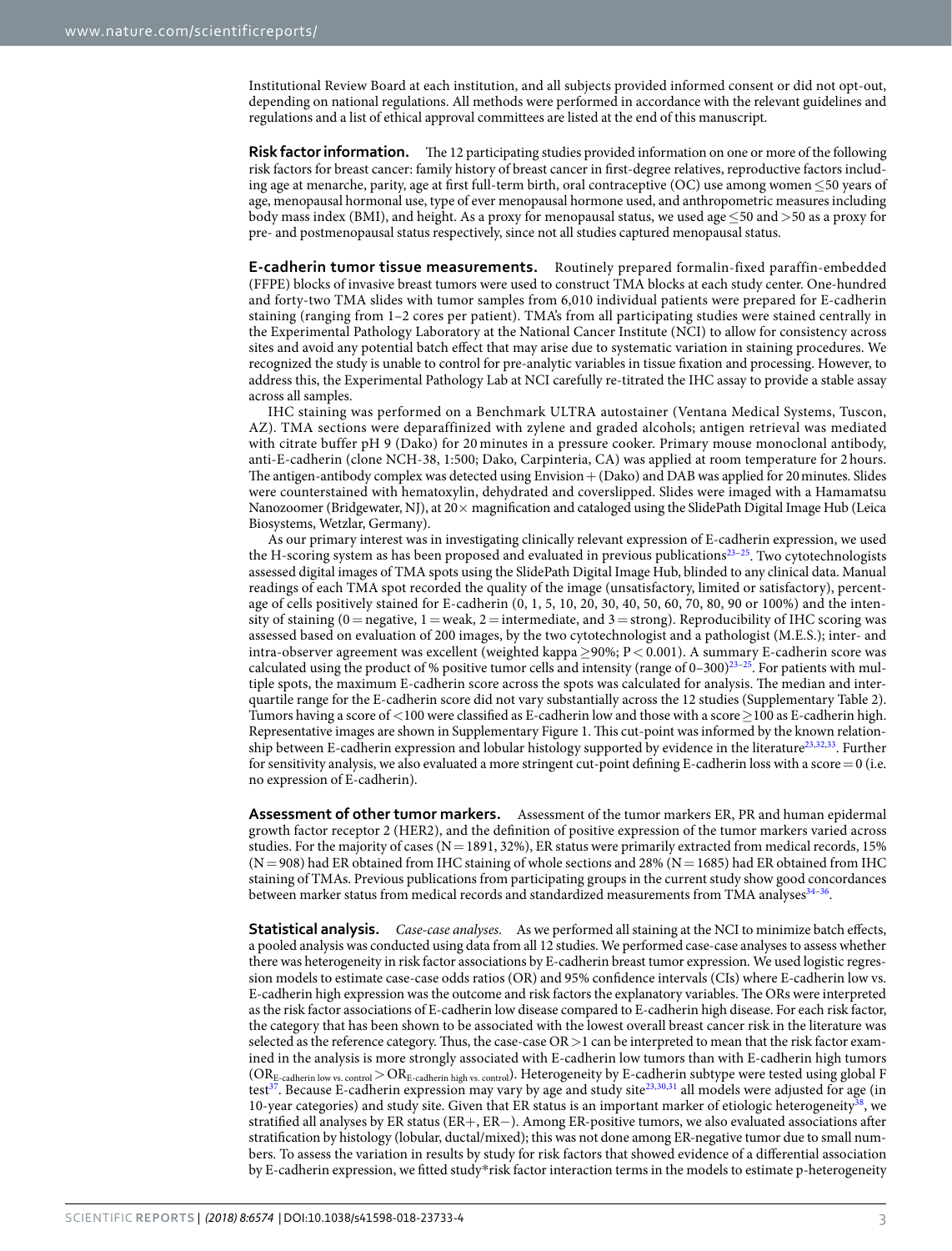by study using the likelihood ratio test;  $P < 0.20$  was considered suggestive evidence of between-study heteroge-neity<sup>[37](#page-8-19)</sup>. In sensitivity analysis, we also assessed associations with risk factors using a more stringent definition of E-cadherin loss, where loss of E-cadherin was defned as those cases with a score of 0.

*Survival analysis.* For survival analysis, we further excluded patients with distant metastases at diagnosis of the primary tumor ( $N=63$ ) and those who were missing vital status ( $N=174$ ). In total, 5,696 invasive breast cancer cases from 12 BCAC studies were included in the survival analysis. A total of 1,085 deaths were observed within 10 years of diagnosis, 671 due to cancer. We calculated the survival time for each case as the diference between the date of diagnosis and the date of death or censoring. Analyses were left censored for time to study entry to allow for inclusion of prevalent cases. End of follow-up was defned as the date of death, date of last follow-up or 10 years, whichever came frst. Hazard ratios (HR) and 95% CIs for all-cause mortality and breast cancer-specifc mortality were estimated using Cox regression models, using study site as a stratifying factor. Multivariable Cox models were adjusted for potential confounders: age at diagnosis (in 10-year categories), tumor grade (well/ moderately diferentiated, poorly diferentiated, or unknown), tumor size (≤2, >2 cm, or unknown), node status (positive, negative, or unknown), HER2 status (positive, negative, or unknown), and histology (ductal/mixed, lobular, other, or unknown). To assess whether the associations vary by tumor characteristics, we also estimated HRs and 95% CI by ER status (positive, negative, unknown), HER2 status (positive, negative, unknown), and, among ER-positive tumors, histology (lobular, ductal/mixed, other/unknown).

All statistical tests were two-sided with 5% type-I error. All pooled analyses were performed using the SAS software version 9.3 (SAS Institute, Inc, Cary, NC).

#### **Results**

**Study and tumor characteristics by E-cadherin expression.** The median age at breast cancer diagnosis was 52 years with some variation by study. E-cadherin low expression by study ranged from 10% to 31% (Supplementary Table 2).

Table [1](#page-4-0) presents the distribution of clinicopathologic features by level of E-cadherin tumor tissue expression (low/high). E-cadherin low tumors were more likely to be lobular, well/moderately diferentiated (low grade), larger in size ( $>2$  cm), and HER2-negative compared to E-cadherin high tumors ( $P \le 0.005$ ; Table [1](#page-4-0)). These associations were generally consistent across studies (Supplementary Table 3).

**Case-case analyses of risk factor associations with E-cadherin tissue expression among ER-positive tumors overall and stratifed by histology.** Table [2](#page-5-0) presents risk factor associations for ER-positive breast cancers overall and stratifed by histology. Among ER-positive cases, compared with E-cadherin high tumors E-cadherin low tumors were marginally associated with ever use of menopausal hormones compared with never users  $(OR = 1.24, 95\% \text{ CI} = 0.97-1.59, P-het = 0.08)$ . No consistent associations were observed for E-cadherin status by age at menarche, number of live births, age at live birth, or anthropometric measurements (BMI and height; Supplementary Table 4).

Among women with ER-positive tumors, we observed a diference by E-cadherin status for number of live births; women who had 1-birth were less likely to have E-cadherin low expression than women with 2 or more births (OR =  $0.74$ , 95% CI =  $0.58$ –0.95, Table [2\)](#page-5-0); however no trend was present, based on the result of nulliparous women. This relationship was driven by the ductal/mixed tumors while in contrast, for lobular tumors nulliparous women had more frequent loss of E-cadherin compared to those with two or more live births. Other breast cancer risk factors examined, family history of breast cancer, age at menarche, age at menopause, age at frst birth, OC and menopausal hormone use, did not exhibit heterogeneity by E-cadherin expression.

Among ER-positive breast cancers of ductal histology, no breast cancer risk factors examined exhibited heterogeneity in their associations by E-cadherin expression (Table [2](#page-5-0) and Supplementary Table 4). Analyses using a score of 0 to defne E-cadherin loss are presented in Supplemental Table 5–6. In these sensitivity analysis, we observed a stronger relationship with E-cadherin loss with ER expression (Supplemental Table 5), and analysis by risk factors (Supplemental Table 6) showed ever use of menopausal hormones more likely to have E-cadherin loss (defined as score=0) compared to never users among ER-positive tumors ( $OR = 1.57$ , 95%  $CI = 1.06 - 2.33$ ,  $p=0.02$ ), other factors did not show significant differences.

**Case-case analyses of risk factor associations with E-cadherin tissue expression among ER-negative tumors.** We did not fnd diferences by E-cadherin expression among ER-negative breast cancers (Table [3\)](#page-6-0), although the result for OC use was marginal. Cases that reported ever use of OC's were more likely to be E-cadherin low compared with E-cadherin high tumors ( $OR = 1.97$ ,  $95\%$  CI $= 0.96-4.06$ , *P*-het $= 0.06$ ). No signifcant associations for E-cadherin status were observed for anthropometric measurements including BMI and height (Supplementary Table 4). There were too few cases to evaluate with this more stringent cut-point of  $0$ to defne E-cadherin loss for ER-negative cases.

**E-cadherin expression and survival by tumor subtypes.** The mean follow-up time was 9.6 years and results for all-cause and breast cancer specifc survival are presented in Table [4](#page-7-2). E-cadherin expression showed no signifcant associations with survival in multivariable models overall, or in any of the tumor subtypes.

#### **Discussion**

In our study of nearly 6,000 breast cancer patients, with centrally stained and scored TMA slides, our analyses demonstrated E-cadherin loss was signifcantly associated with lobular histology consistent with previous work.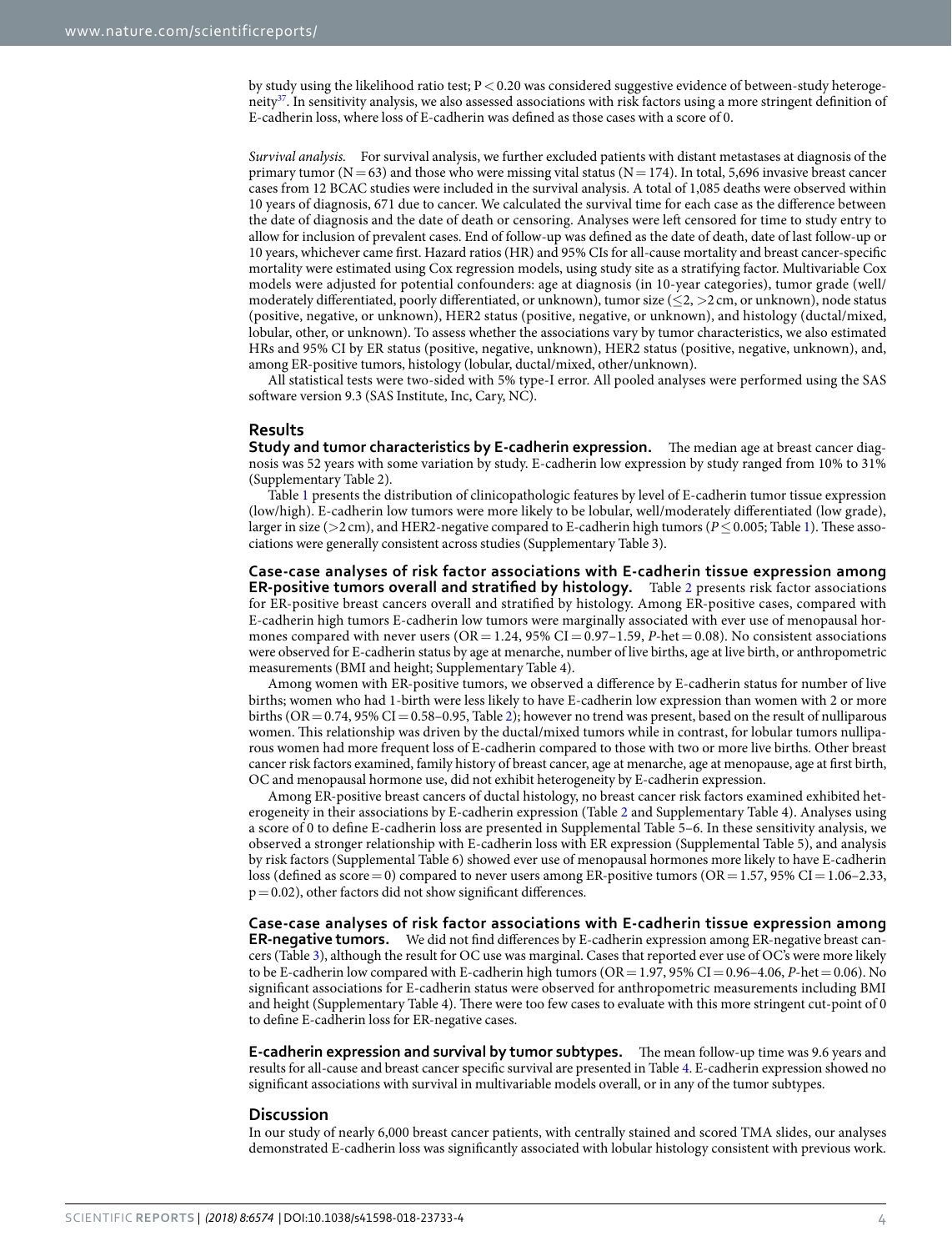<span id="page-4-0"></span>

|                                  | <b>Pooled Data Set</b>                 |                                  |          |  |  |  |  |  |
|----------------------------------|----------------------------------------|----------------------------------|----------|--|--|--|--|--|
|                                  | <b>E-cadherin low</b><br>(Score < 100) | E-cadherin high<br>(Score > 100) |          |  |  |  |  |  |
| Characteristics                  | $(N=1191)$                             | $(N = 4742)$                     | P-value  |  |  |  |  |  |
| Histology, n (%)                 |                                        |                                  |          |  |  |  |  |  |
| Ductal                           | 580 (50.9)                             | 3463 (78.4)                      |          |  |  |  |  |  |
| Lobular                          | 410 (36.0)                             | 385 (8.7)                        |          |  |  |  |  |  |
| Mixed                            | 65(5.7)                                | 251(5.7)                         |          |  |  |  |  |  |
| Other                            | 84 (7.4)                               | 317(7.2)                         | < 0.0001 |  |  |  |  |  |
| Grade, n (%)                     |                                        |                                  |          |  |  |  |  |  |
| Well/Moderately differentiated   | 790 (72.2)                             | 2846 (65.2)                      |          |  |  |  |  |  |
| Poorly differentiated            | 304 (27.8)                             | 1522 (34.8)                      | < 0.0001 |  |  |  |  |  |
| Tumor size, n (%)                |                                        |                                  |          |  |  |  |  |  |
| $<$ 2 $cm$                       | 581 (53.9)                             | 2500 (58.7)                      |          |  |  |  |  |  |
| $>2$ cm                          | 497 (46.1)                             | 1761 (41.3)                      | 0.005    |  |  |  |  |  |
| Axillary node involvement, n (%) |                                        |                                  |          |  |  |  |  |  |
| Negative                         | 637 (57.5)                             | 2462 (55.9)                      |          |  |  |  |  |  |
| Positive                         | 471 (42.5)                             | 1944 (44.1)                      | 0.33     |  |  |  |  |  |
| ER status, $n$ $(\%)$            |                                        |                                  |          |  |  |  |  |  |
| Negative                         | 286 (25.8)                             | 1135 (26.2)                      |          |  |  |  |  |  |
| Positive                         | 822 (74.2)                             | 3206 (73.9)                      | 0.82     |  |  |  |  |  |
| PR status, n (%)                 |                                        |                                  |          |  |  |  |  |  |
| Negative                         | 391 (36.5)                             | 1606 (38.8)                      |          |  |  |  |  |  |
| Positive                         | 679(63.5)                              | 2533 (61.2)                      | 0.18     |  |  |  |  |  |
| HER2 status, n (%)               |                                        |                                  |          |  |  |  |  |  |
| Negative                         | 740 (86.3)                             | 2640 (78.0)                      |          |  |  |  |  |  |
| Positive                         | 118 (13.8)                             | 744 (22.0)                       | < 0.0001 |  |  |  |  |  |

**Table 1.** Distribution of select clinicopathologic features among breast cancer cases by E-cadherin tumor tissue expression levels in the 12 participating BCAC studies. P-values were estimated using the chi-squared test. Abbreviations: E-cad, E-cadherin; ER, estrogen receptor; PR, progesterone receptor.

We found limited evidence of heterogeneity of E-cadherin loss, except for menopausal hormone use, to vary by risk factors or with 10-year breast cancer specifc survival within tumor subtypes.

Analysis by tumor characteristics and E-cadherin loss showed signifcant associations with lobular histology, low grade, larger tumor size and lack of HER2 staining, consistent with previous studies<sup>39</sup>. Lobular breast cancers feature noncohesive cells that are individually dispersed or arranged in a single fle pattern, a phenotype that has been attributed to dysregulation of cell-cell adhesion, primarily by loss of E-cadherin protein expression<sup>[40](#page-8-22),41</sup>. Lobular breast cancers because of their single fle pattern tend to be harder to detect in screening and hence, are larger when diagnosed<sup>[39](#page-8-21)</sup>, consistent with our data showing E-cadherin loss associated with larger tumor size.

We also observed a relationship between low E-cadherin expression and ever use of menopausal hormones among ER-positive tumors, which was more pronounced when we used a more stringent cut-point of E-cadherin loss (with a score of 0). Numerous studies have shown that menopausal hormone use, particularly combined estrogen-progestin therapy, to be more strongly associated with lobular tumors than with ductal tumors and that reduced use of menopausal hormones is associated with a declining incidence rate of lobular cancers at the population leve[l11–](#page-8-6)[13,](#page-8-24)[15–](#page-8-25)[17](#page-8-26),[19–](#page-8-27)[22](#page-8-7),[42](#page-9-0),[43.](#page-9-1) Further, we also observed among ER-negative breast cancers use of OCs compared to never users to be almost twice as likely to have E-cadherin loss, although not statistically signifcant. Given that fndings suggesting that the relationship between menopausal hormones or OC and breast cancer risk are strongly infuenced by recent exposure, it is possible that a true association in our data was attenuated by our reliance on ever as opposed to current use. Given prior epidemiologic studies and *in vitro* data showing that estrogen may lower E-cadherin expression, the observed relationship with OC or menopausal hormone use may be plausible<sup>[44](#page-9-2)</sup>.

From our analysis of breast cancer risk factors among ER-positive tumors we observed that women who had one birth were less frequently E-cadherin low compared to women who had two or more live births. We saw an opposite relationship among lobular tumors where nulliparous women had more frequent loss of E-cadherin compared to those with two or more live births. Whether E-cadherin loss in tumors is related to reproductive characteristics requires larger datasets. With regards to genetic factors, mutation profling studies targeted at *CDH1* suggest mutations to be rare and unlikely to explain loss (33/507 based on TCGA data)<sup>45,46</sup>.

We did not observe associations between E-cadherin and breast cancer specifc survival in multivariable models as reported in previous studies<sup>24-[28](#page-8-10)</sup>. Our data, based on the largest analysis of its kind, do not support E-cadherin as an important marker of survival in breast cancer patients.

Strengths of our study include the use of large, pooled analysis, centrally stained and scored E-cadherin data which allowed for the reduction of any systematic bias that may have been introduced across participating studies.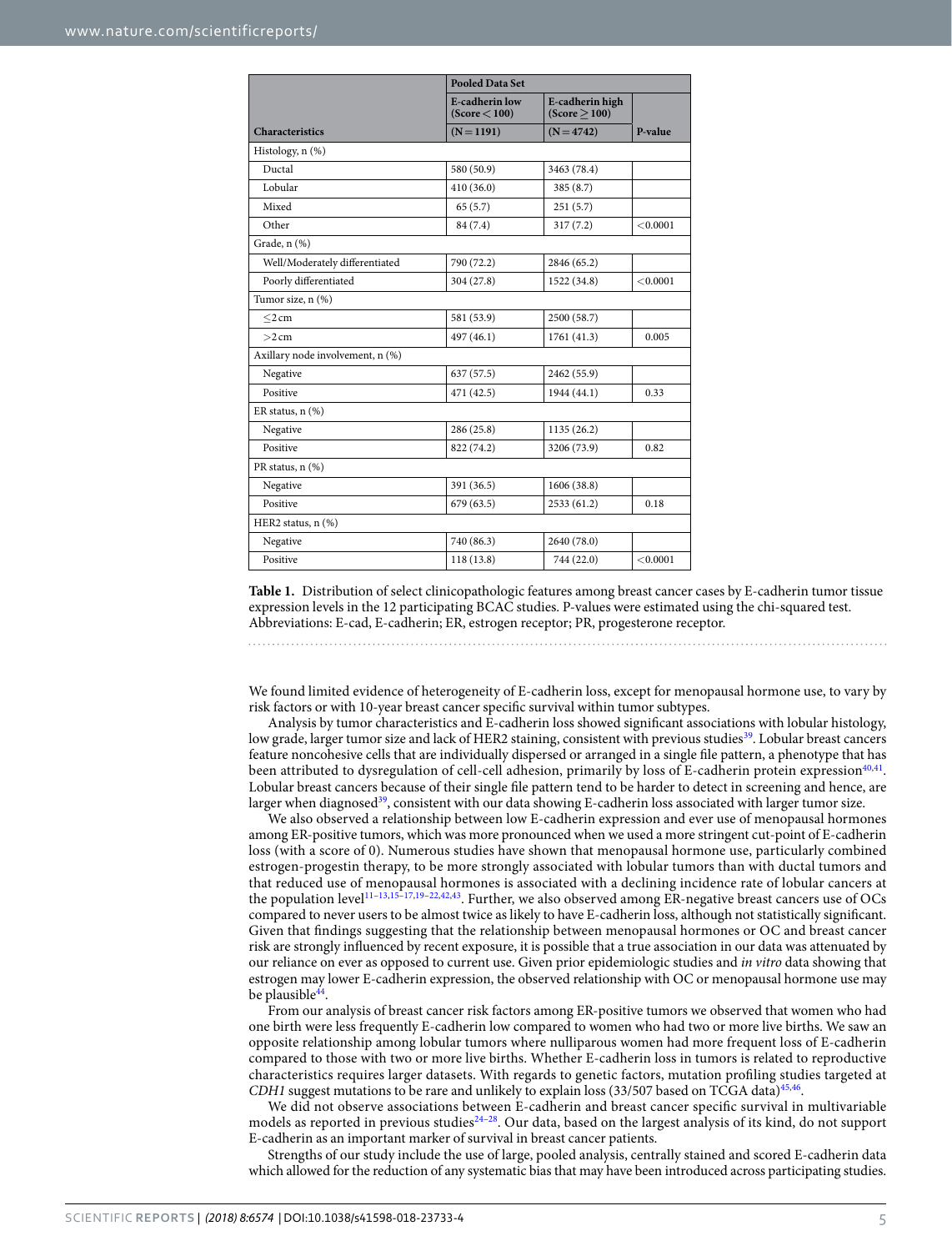<span id="page-5-0"></span>

|                                                                                         | <b>ER-positive Tumors</b> |                                      |                              |                    | <b>ER-positive Lobular Tumors</b> |                                      |                              |                    | <b>ER-positive Ductal/Mixed Tumors</b> |                                      |                             |                    |
|-----------------------------------------------------------------------------------------|---------------------------|--------------------------------------|------------------------------|--------------------|-----------------------------------|--------------------------------------|------------------------------|--------------------|----------------------------------------|--------------------------------------|-----------------------------|--------------------|
| <b>Risk Factor</b>                                                                      | No.<br><b>Studies</b>     | Cases, N<br>(E-cadherin<br>Low/High) | OR (95%<br>$CI$ <sup>a</sup> | P-het <sup>b</sup> | No.<br><b>Studies</b>             | Cases, N<br>(E-cadherin<br>Low/High) | OR (95%<br>$CI$ <sup>a</sup> | P-het <sup>b</sup> | No.<br><b>Studies</b>                  | Cases, N<br>(E-cadherin<br>Low/High) | OR (95%<br>CI) <sup>a</sup> | P-het <sup>b</sup> |
| Family history of breast<br>cancer                                                      | 10                        |                                      |                              |                    | 9                                 |                                      |                              |                    | 10                                     |                                      |                             |                    |
| Absent                                                                                  |                           | 486/1935                             | $1.0$ (Ref)                  |                    |                                   | 203/179                              | $1.0$ (Ref)                  |                    |                                        | 232/1497                             | $1.0$ (Ref)                 |                    |
| Present                                                                                 |                           | 236/735                              | 1.18<br>$(0.96 - 1.46)$      | 0.12               |                                   | 97/79                                | 0.98<br>$(0.64 - 1.51)$      | 0.93               |                                        | 121/589                              | 1.19<br>$(0.89 - 1.58)$     | 0.24               |
| Age at menarche                                                                         | 10                        |                                      |                              |                    | $\,$ 8 $\,$                       |                                      |                              |                    | 10                                     |                                      |                             |                    |
| $\leq$ 12 years                                                                         |                           | 171/703                              | 0.95<br>$(0.76 - 1.20)$      |                    |                                   | 76/73                                | 0.85<br>$(0.55 - 1.33)$      |                    |                                        | 85/566                               | 0.88<br>$(0.65 - 1.21)$     |                    |
| 13 years                                                                                |                           | 155/497                              | 1.14<br>$(0.91 - 1.44)$      |                    |                                   | 74/47                                | 1.45<br>$(0.91 - 2.34)$      |                    |                                        | 66/406                               | 0.92<br>$(0.66 - 1.28)$     |                    |
| $\geq$ 14 years                                                                         |                           | 266/933                              | $1.0$ (Ref)                  | 0.33               |                                   | 117/98                               | $1.0$ (Ref)                  | 0.11               |                                        | 127/736                              | $1.0$ (Ref)                 | 0.72               |
| Parity                                                                                  | 10                        |                                      |                              |                    | $\,8\,$                           |                                      |                              |                    | 10                                     |                                      |                             |                    |
| Nulliparous                                                                             |                           | 112/375                              | 0.97<br>$(0.76 - 1.25)$      |                    |                                   | 51/28                                | 1.64<br>$(0.97 - 2.77)$      |                    |                                        | 47/309                               | 0.81<br>$(0.57 - 1.16)$     |                    |
| $\mathbf{1}$                                                                            |                           | 108/510                              | 0.74<br>$(0.58 - 0.95)$      |                    |                                   | 57/52                                | 1.04<br>$(0.66 - 1.64)$      |                    |                                        | 44/397                               | 0.68<br>$(0.47 - 0.98)$     |                    |
| $\geq$                                                                                  |                           | 399/1377                             | $1.0$ (Ref)                  | 0.06               |                                   | 168/156                              | $1.0$ (Ref)                  | 0.18               |                                        | 203/1100                             | $1.0$ (Ref)                 | 0.09               |
| Age at first birth (among<br>parous women)                                              | 8                         |                                      |                              |                    | $\overline{7}$                    |                                      |                              |                    | 8                                      |                                      |                             |                    |
| $<$ 20 years                                                                            |                           | 44/137                               | $1.0$ (Ref)                  |                    |                                   | 15/9                                 | $1.0$ (Ref)                  |                    |                                        | 27/110                               | $1.0$ (Ref)                 |                    |
| $20-24$ years                                                                           |                           | 192/718                              | 0.80<br>$(0.54 - 1.16)$      |                    |                                   | 88/85                                | 0.62<br>$(0.25 - 1.52)$      |                    |                                        | 93/565                               | 0.63<br>$(0.39 - 1.03)$     |                    |
| $25-29$ years                                                                           |                           | 150/530                              | 0.79<br>$(0.53 - 1.17)$      |                    |                                   | 66/63                                | 0.56<br>$(0.22 - 1.42)$      |                    |                                        | 73/421                               | 0.61<br>$(0.37 - 1.01)$     |                    |
| $\geq$ 30 years                                                                         |                           | 83/316                               | 0.74<br>$(0.48 - 1.13)$      | 0.57               |                                   | 39/34                                | 0.64<br>$(0.24 - 1.70)$      | 0.68               |                                        | 39/253                               | 0.54<br>$(0.31 - 0.95)$     | 0.17               |
| Oral contraceptive<br>use (among women at<br>$age \leq 50 \text{ years}$ <sup>c</sup> ) | 5                         |                                      |                              |                    | $\,4\,$                           |                                      |                              |                    | 5                                      |                                      |                             |                    |
| Never                                                                                   |                           | 49/257                               | $1.0$ (Ref)                  |                    |                                   | 25/23                                | $1.0$ (Ref)                  |                    |                                        | 22/207                               | $1.0$ (Ref)                 |                    |
| Ever                                                                                    |                           | 88/320                               | 1.39<br>$(0.87 - 2.21)$      | 0.16               |                                   | 32/23                                | 1.00<br>$(0.37 - 2.67)$      | 1.00               |                                        | 52/267                               | 1.51<br>$(0.80 - 2.84)$     | 0.21               |
| Any menopausal<br>hormone (MH) use<br>(among women at<br>$age > 50 \text{ years}$ c)    | $\overline{7}$            |                                      |                              |                    | 6                                 |                                      |                              |                    | $\overline{7}$                         |                                      |                             |                    |
| Never                                                                                   |                           | 192/721                              | $1.0$ (Ref)                  |                    |                                   | 92/80                                | $1.0$ (Ref)                  |                    |                                        | 82/564                               | $1.0$ (Ref)                 |                    |
| Ever                                                                                    |                           | 182/568                              | 1.24<br>$(0.97 - 1.59)$      | 0.08               |                                   | 93/72                                | 1.23<br>$(0.78 - 1.94)$      | 0.38               |                                        | 66/429                               | 0.99<br>$(0.69 - 1.43)$     | 0.96               |
| Type of ever MH use<br>(among women at<br>$age > 50 \text{ years}$ <sup>c</sup> )       | 7                         |                                      |                              |                    | 6                                 |                                      |                              |                    | $\overline{7}$                         |                                      |                             |                    |
| Never                                                                                   |                           | 192/721                              | $1.0$ (Ref)                  |                    |                                   | 92/80                                | $1.0$ (Ref)                  |                    |                                        | 82/564                               | $1.0$ (Ref)                 |                    |
| Estrogen only                                                                           |                           | 23/66                                | 1.18<br>$(0.68 - 2.03)$      |                    |                                   | 8/13                                 | 0.72<br>$(0.26 - 2.01)$      |                    |                                        | 9/44                                 | 0.93<br>$(0.41 - 2.11)$     |                    |
| $Estrogen + Progestin$                                                                  |                           | 31/137                               | 1.14<br>$(0.73 - 1.79)$      |                    |                                   | 14/15                                | 0.92<br>$(0.40 - 2.08)$      |                    |                                        | 14/102                               | 1.36<br>$(0.70 - 2.64)$     |                    |
| Unknown                                                                                 |                           | 128/365                              | 1.29<br>$(0.97 - 1.72)$      | 0.34               |                                   | 71/44                                | 1.53<br>$(0.89 - 2.62)$      | 0.35               |                                        | 43/283                               | 0.91<br>$(0.59 - 1.40)$     | 0.76               |

**Table 2.** Case-case analyses of established breast cancer risk factors with E-cadherin tumor tissue expression (low/high) stratifed by tumor histology among estrogen receptor (ER)-positive tumors. a Logistic regression analyses were used to estimate the associations between E-cadherin tumor tissue expression and established breast cancer risk factors using E-cadherin expression levels (low vs. high) as the outcome variable and the risk factors as the independent variable, adjusted for age (10-year categories) and study site. <sup>b</sup>P-values for heterogeneity by E-cadherin subtype were estimated using global F test, adjusted for age and study site. c Age≤50 years was used as a proxy for premenopausal status and age>50 years was used as a proxy for postmenopausal status. Abbreviations: OR = odds ratio, CI = confidence interval, ER = estrogen receptor Note: For each variable, the category that has been shown to be associated with the lowest overall breast cancer risk in the literature was selected as the reference category. The case-case OR may be interpreted as the ratio of casecontrol ORs for E-cadherin low tumors (vs. controls) and E-cadherin high tumors (vs. controls). The case-case  $OR > 1$  may suggest that the risk factor association is more strongly associated with E-cadherin low tumors than with E-cadherin high tumors  $(OR_{E\text{-cadherin low vs. control}} > OR_{E\text{-cadherin high vs. control}}).$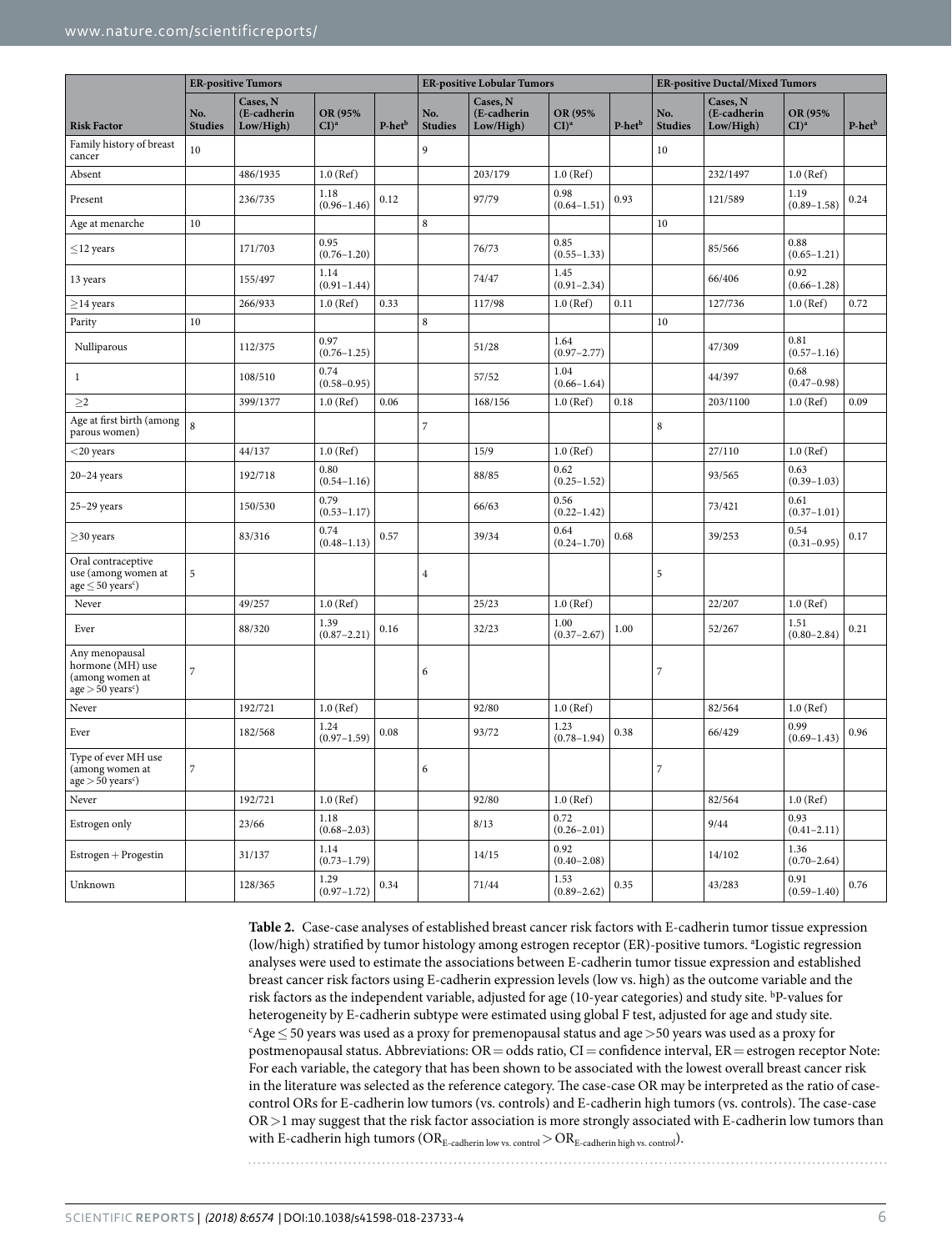<span id="page-6-0"></span>

|                                                               |                 | <b>Estrogen Receptor Negative Tumors</b> |                          |           |  |  |  |  |
|---------------------------------------------------------------|-----------------|------------------------------------------|--------------------------|-----------|--|--|--|--|
| <b>Risk Factor</b>                                            | No. of<br>Cases | Cases, N<br>(E-cadherin Low/High)        | OR (95% CI) <sup>a</sup> | $P-het^b$ |  |  |  |  |
| Family history of breast cancer                               | 9               |                                          |                          |           |  |  |  |  |
| Absent                                                        |                 | 173/660                                  | $1.0$ (Ref)              |           |  |  |  |  |
| Present                                                       |                 | 60/207                                   | $1.32(0.88 - 1.97)$      | 0.18      |  |  |  |  |
| Age at menarche                                               | 8               |                                          |                          |           |  |  |  |  |
| $\leq$ 12 years                                               |                 | 69/225                                   | $1.27(0.87 - 1.85)$      |           |  |  |  |  |
| 13 years                                                      |                 | 43/182                                   | $0.94(0.62 - 1.44)$      |           |  |  |  |  |
| $\geq$ 14 years                                               |                 | 81/291                                   | $1.0$ (Ref)              | 0.34      |  |  |  |  |
| Parity                                                        | 9               |                                          |                          |           |  |  |  |  |
| Nulliparous                                                   |                 | 27/108                                   | $0.82(0.51 - 1.33)$      |           |  |  |  |  |
| $\mathbf{1}$                                                  |                 | 48/190                                   | $0.82(0.56 - 1.21)$      |           |  |  |  |  |
| $\geq$                                                        |                 | 126/441                                  | $1.0$ (Ref)              | 0.52      |  |  |  |  |
| Age at first birth (among parous women)                       | 6               |                                          |                          |           |  |  |  |  |
| $<$ 20 years                                                  |                 | 18/59                                    | $1.0$ (Ref)              |           |  |  |  |  |
| $20-24$ years                                                 |                 | 64/257                                   | $0.84(0.46 - 1.54)$      |           |  |  |  |  |
| $25-29$ years                                                 |                 | 53/144                                   | $1.26(0.67-2.35)$        |           |  |  |  |  |
| $\geq$ 30 years                                               |                 | 22/86                                    | $0.93(0.45 - 1.93)$      | 0.32      |  |  |  |  |
| Oral contraceptive use (among women at age $\leq$ 50 yearsc)  | 5               |                                          |                          |           |  |  |  |  |
| Never                                                         |                 | 23/125                                   | $1.0$ (Ref)              |           |  |  |  |  |
| Ever                                                          |                 | 37/132                                   | $1.97(0.96 - 4.06)$      | 0.06      |  |  |  |  |
| Menopausal hormone (MH) use (among women at age $>50$ yearsc) | 6               |                                          |                          |           |  |  |  |  |
| Never                                                         |                 | 63/207                                   | $1.0$ (Ref)              |           |  |  |  |  |
| Ever                                                          |                 | 48/154                                   | $1.25(0.78 - 2.00)$      | 0.35      |  |  |  |  |
| Type of ever MH use (among women at age > 50 yearsc)          | 6               |                                          |                          |           |  |  |  |  |
| Never                                                         |                 | 63/207                                   | $1.0$ (Ref)              |           |  |  |  |  |
| Estrogen only                                                 |                 | 4/27                                     | $0.46(0.14-1.45)$        |           |  |  |  |  |
| Estrogen + Progestin                                          |                 | 14/32                                    | $1.67(0.80-3.49)$        |           |  |  |  |  |
| Unknown                                                       |                 | 30/95                                    | $1.38(0.78 - 2.46)$      | 0.16      |  |  |  |  |

**Table 3.** Case-case analyses of established breast cancer risk factors with E-cadherin tumor tissue expression (low/high) among ER-negative tumors. <sup>a</sup>Logistic regression analyses were used to estimate the associations between E-cadherin tumor tissue expression and established breast cancer risk factors using E-cadherin expression levels (low vs. high) as the outcome variable and the risk factors as the independent variable, adjusted for age (10-year categories) and study site. <sup>b</sup>P-values for heterogeneity by E-cadherin subtype were estimated using global F test, adjusted for age and study site. 'Age  $\leq$  50 years was used as a proxy for premenopausal status and age  $>50$  years was used as a proxy for postmenopausal status. Abbreviations: OR = odds ratio,  $CI =$ confidence interval,  $ER =$ estrogen receptor Note: For each variable, the category that has been shown to be associated with the lowest overall breast cancer risk in the literature was selected as the reference category. The case-case OR may be interpreted as the ratio of case-control ORs for E-cadherin low tumors (vs. controls) and E-cadherin high tumors (vs. controls). The case-case  $OR>1$  may suggest that the risk factor association is more strongly associated with E-cadherin low tumors than with E-cadherin high tumors (ORE-cadherin low vs. control> OR<sub>E-cadherin high vs. control</sub>).

Limitations of this study include limited power for analysis of tumor subgroups due to smaller numbers especially for survival analysis. Although staining of E-cadherin was performed centrally, we had lower than expected percentages of E-cadherin associated lobular breast cancers, which may refect variation in calling of histologic subtypes, but could also indicate the need for molecular profling methods or more detailed image analysis studies on the compartment of where E-cadherin is stained needed, for defining E-cadherin loss<sup>47,48</sup>. In fact, the percentage of E-cadherin low lobular carcinomas varied by study, which could refect tissue factors that infuenced staining, variability in classifcation of cancers as lobular including potential sampling issues if TMA's did not capture fully lobular morphology, or factors related to populations and relative frequency of risk exposures.

In summary, this study provides limited evidence for heterogeneity in risk factor associations or for diferences in survival by E-cadherin tumor tissue expression. Our data are consistent with molecular profling studies showing distinctive expression of genes associated with E-cadherin signaling among ER-positive ductal and lobu-lar carcinomas<sup>[10](#page-8-5),[49](#page-9-7)</sup>. Evaluating genetic susceptibility markers and E-cadherin loss, where data suggest that genetic susceptibility factors may infuence loss of E-cadherin expression, might provide new insights on pathways of E-cadherin loss consistent with histology analysi[s23](#page-8-8)[,50.](#page-9-8) Future studies using comprehensive molecular subtyping data, including histology, hormone markers and mRNA, might provide new insights on common and distinct molecular pathways of E-cadherin loss as well as tumor heterogeneity<sup>[51](#page-9-9)</sup>.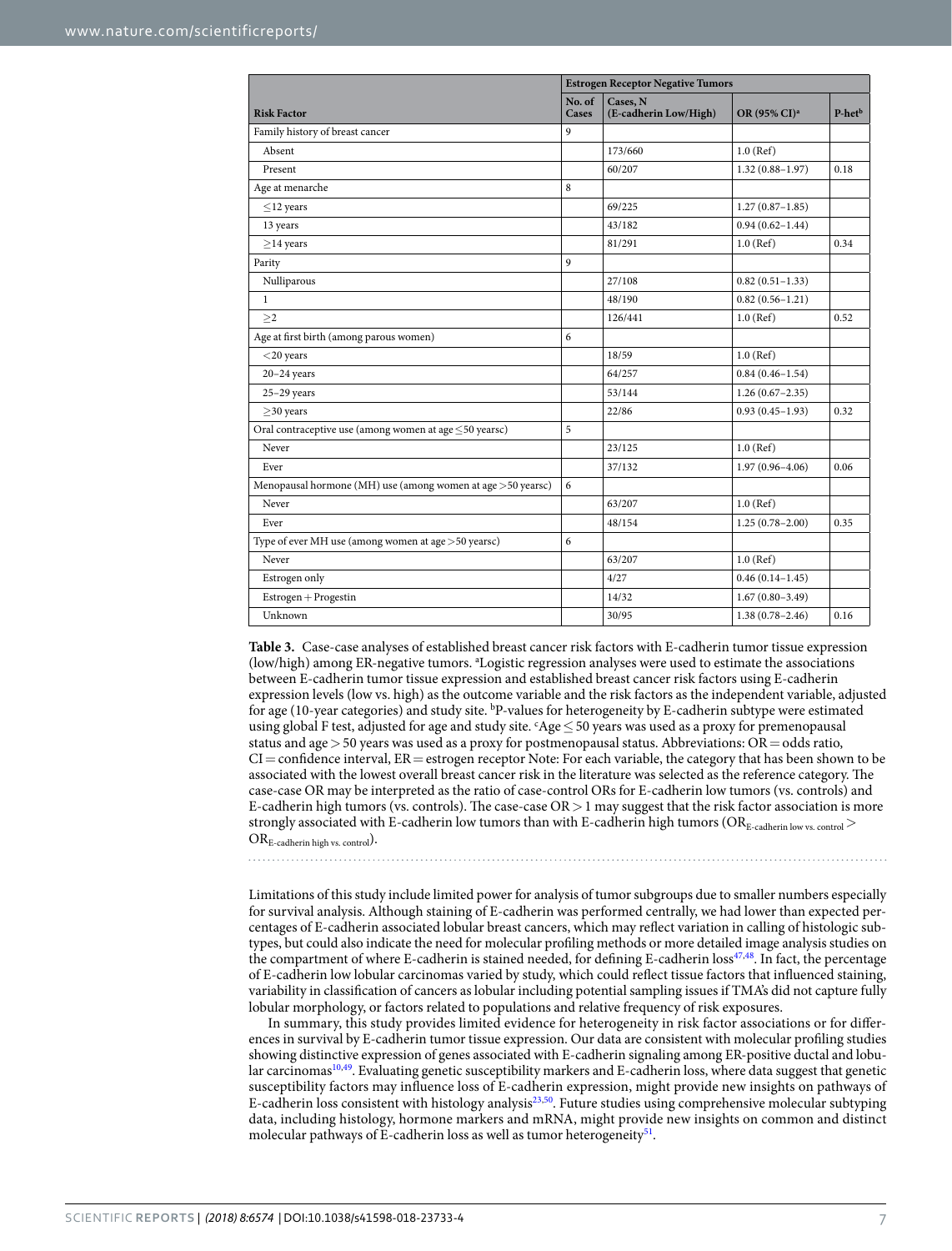<span id="page-7-2"></span>

|                                         |      |                   | <b>All-cause mortality</b>     |                              |                         | <b>Breast cancer-specific mortality</b> |                              |  |  |
|-----------------------------------------|------|-------------------|--------------------------------|------------------------------|-------------------------|-----------------------------------------|------------------------------|--|--|
|                                         |      | Overall<br>Deaths | Age-adjusted HR                | Multivariable<br>adjusted HR | <b>Breast</b><br>cancer | Age-adjusted HR                         | Multivariable<br>adjusted HR |  |  |
|                                         | N    |                   | $(95\% \text{ CI})^{\text{a}}$ | $(95\% \text{ CI})^b$        | Deaths                  | $(95\% \text{ CI})^{\text{a}}$          | $(95\% \text{ CI})^b$        |  |  |
| <b>By ER status</b>                     |      |                   |                                |                              |                         |                                         |                              |  |  |
| $ER+$                                   | 3952 | 668               | $0.97(0.81 - 1.17)$            | $0.98(0.80 - 1.18)$          | 384                     | $1.00(0.78 - 1.28)$                     | $1.02(0.79 - 1.31)$          |  |  |
| $ER-$                                   | 1380 | 376               | $1.14(0.88 - 1.47)$            | $1.02(0.78-1.33)$            | 258                     | $0.99(0.73 - 1.34)$                     | $0.86(0.62 - 1.18)$          |  |  |
| By histology among $ER + \text{tumors}$ |      |                   |                                |                              |                         |                                         |                              |  |  |
| Lobular                                 | 630  | 63                | $0.84(0.58-1.21)$              | $0.83(0.57-1.22)$            | 67                      | $0.85(0.52 - 1.40)$                     | $0.84(0.50-1.39)$            |  |  |
| Ductal/mixed                            | 2879 | 289               | $1.05(0.82 - 1.35)$            | $1.03(0.80-1.32)$            | 300                     | $1.11(0.80-1.52)$                       | $1.12(0.81 - 1.55)$          |  |  |
|                                         |      |                   |                                |                              | 17                      |                                         |                              |  |  |
| By HER2                                 |      |                   |                                |                              |                         |                                         |                              |  |  |
| $HER2+$                                 | 839  | 223               | $0.68(0.48 - 0.96)$            | $0.74(0.51-1.06)$            | 156                     | $0.68(0.45-1.02)$                       | $0.66(0.43 - 1.02)$          |  |  |
| $HER2-$                                 | 3318 | 635               | $1.10(0.91 - 1.32)$            | $1.11(0.91 - 1.36)$          | 390                     | $1.11(0.86 - 1.42)$                     | $1.12(0.86 - 1.44)$          |  |  |

**Table 4.** 10-year Hazard ratios (HR) and 95% confdence intervals (CI) for all-cause and breast cancer specifc mortality according to E-cadherin tumor expression (low/high): a pooled analysis of 12 participating Breast Cancer Association Consortium studies. <sup>a</sup>Hazard ratios and 95% confidence intervals were estimated using stratified Cox models (stratified by study site), adjusted for age at diagnosis (in 10-year categories). <sup>b</sup>For analyses by ER status, hazard ratios and 95% confdence intervals were estimated using stratifed Cox models (stratifed by study site), adjusted for age at diagnosis (in 10-year categories), tumor grade (well/moderately diferentiated, poorly differentiated, or unknown), tumor size ( $\leq$ 2,  $\geq$ 2 cm, or unknown), axillary node involvement (negative, positive, unknown), histology (ductal/mixed, lobular, other/unknown), and HER2 status (positive, negative, or unknown). For analyses by histology among ER+tumors, hazard ratios and 95% confdence intervals were estimated using stratifed Cox models (stratifed by study site), adjusted for age at diagnosis (in 10-year categories), tumor grade (well/moderately diferentiated, poorly diferentiated, or unknown), tumor size  $(\leq 2, >2$  cm, or unknown), axillary node involvement (negative, positive, unknown), and HER2 status (positive, negative, or unknown). For analyses by HER2 status, hazard ratios and 95% confdence intervals were estimated using stratifed Cox models (stratifed by study site), adjusted for age at diagnosis (in 10-year categories), tumor grade (well/moderately differentiated, poorly differentiated, or unknown), tumor size ( $\leq$ 2,  $>$ 2 cm, or unknown), axillary node involvement (negative, positive, unknown), histology (ductal/mixed, lobular, other/ unknown), and ER status (positive, negative, unknown).

### **Declarations**

**Ethics approval and consent to participate.** Study participants were recruited under protocols approved by the Institutional Review Board at each institution, and all subjects provided informed consent or did not optout, depending on national regulations.

Amsterdam Breast Cancer Study (ABCS), Netherlands Leiden University Medical Center (LUMC) Commissie Medische Ethiek and Protocol Toetsingscommissie van het Nederlands Kanker Instituut/Antoni van Leeuwenhoek Ziekenhuis; Spanish National Cancer Centre Breast Cancer Study (CNIO-BCS) Spain Hospital Universitario La Paz Comite Etico de Investigacion Clinica; ESTHER Breast Cancer Study (ESTHER) GermanyRuprecht-Karls-Universitat Medizinische Fakultat Heidelberg Ethikkommission; Helsinki Breast Cancer Study (HEBCS) Finland Helsingin ja uudenmaan sairaanhoitopiiri (Helsinki University Central Hospital Ethics Committee); Kuopio Breast Cancer Project (KBCP) Finland Pohjois-Savon Sairraanhoitopiirin Kuntayhtyma Tutkimuseettinen Toimikunta; Kathleen Cuningham Foundation Consortium for Familial Breast Cancer/Australian Ovarian Cancer Study (kConFab/AOCS) Australia kConFab: The Queenland Institute of Medical Research Human Research Ethics Committee (QIMR-HREC) AOCS: Peter MacCallum Cancer Centre Ethics Committee; Mayo Clinic Breast Cancer StudY (MCBCS) USA Mayo Clinic IRB; Leiden University Medical Centre Breast Cancer Study (ORIGO) Netherlands Medical Ethical Committee and Board of Directors of the Leiden University Medical Center (LUMC); NCI Polish Breast Cancer Study (PBCS) Poland National Institute of Health (NIH) IRB; Prospective Study of Outcomes in Sporadic Versus Hereditary Breast Cancer (POSH) UK South West Multi-centre Research Ethics Committee; Rotterdam Breast Cancer Study (RBCS) Netherlands Medische Ethische Toetsings Commissie Erasmus Medisch Centrum; UK Breakthrough Generations Study (UKBGS) UK South East Multi-Centre Research Ethics Committee.

**Availability of data and materials.** The datasets generated and/or analyzed during the current study are not publicly available due to privacy and ethical approvals but are available from the corresponding author on reasonable request.

#### **References**

- <span id="page-7-0"></span>1. Frixen, U. H. *et al*. E-cadherin-mediated cell-cell adhesion prevents invasiveness of human carcinoma cells. *J Cell Biol* **113**, 173–185 (1991).
- 2. Meiners, S., Brinkmann, V., Naundorf, H. & Birchmeier, W. Role of morphogenetic factors in metastasis of mammary carcinoma cells. *Oncogene* **16**, 9–20, [https://doi.org/10.1038/sj.onc.1201486](http://dx.doi.org/10.1038/sj.onc.1201486) (1998).
- <span id="page-7-1"></span>3. Perl, A. K., Wilgenbus, P., Dahl, U., Semb, H. & Christofori, G. A causal role for E-cadherin in the transition from adenoma to carcinoma. *Nature* **392**, 190–193, [https://doi.org/10.1038/32433](http://dx.doi.org/10.1038/32433) (1998).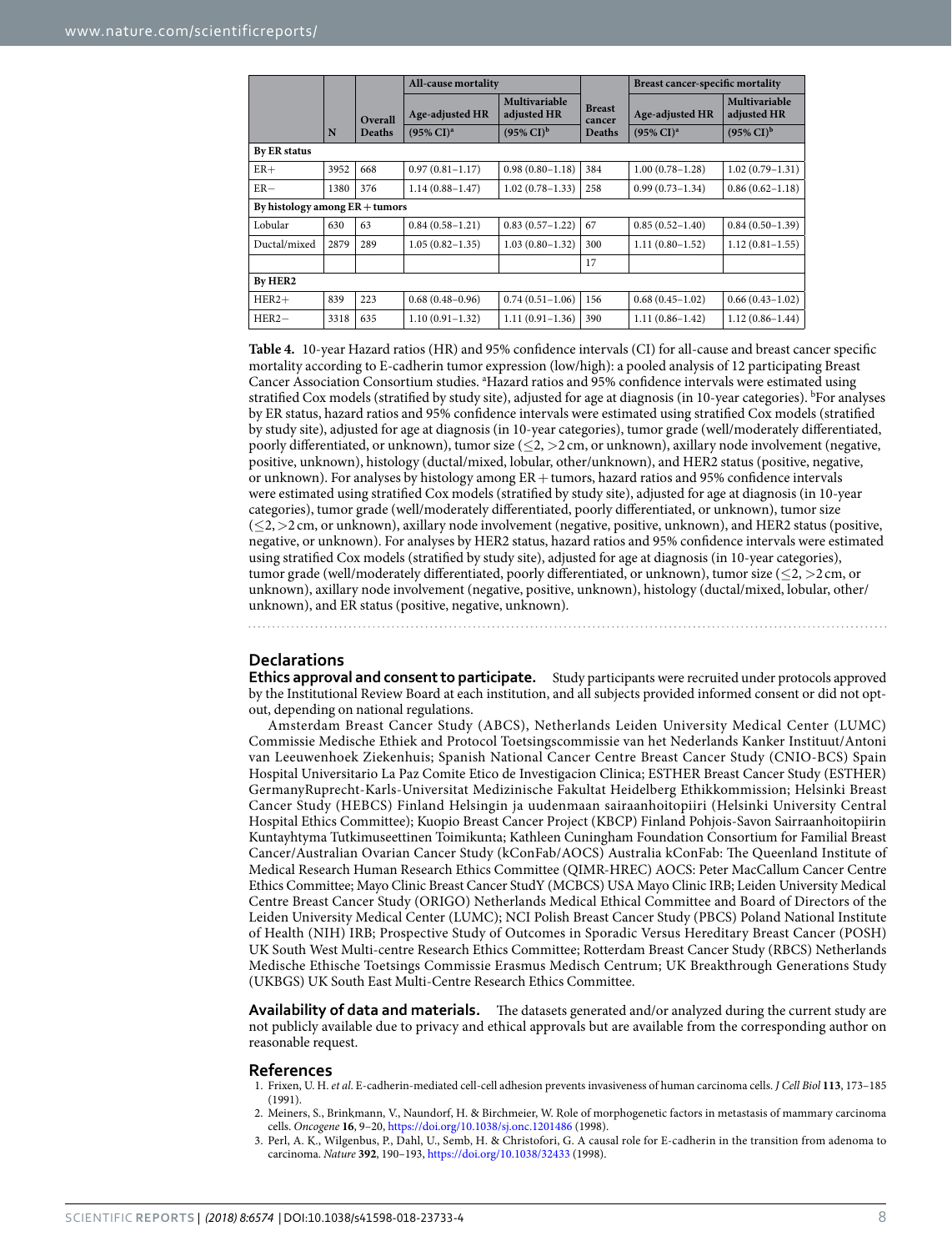- <span id="page-8-0"></span>4. Berx, G. & Van Roy, F. Te E-cadherin/catenin complex: an important gatekeeper in breast cancer tumorigenesis and malignant progression. *Breast cancer research: BCR* **3**, 289–293 (2001).
- <span id="page-8-1"></span>5. Cheng, C. W. *et al*. Mechanisms of inactivation of E-cadherin in breast carcinoma: modifcation of the two-hit hypothesis of tumor suppressor gene. *Oncogene* **20**, 3814–3823, [https://doi.org/10.1038/sj.onc.1204505](http://dx.doi.org/10.1038/sj.onc.1204505) (2001).
- <span id="page-8-2"></span>6. Acs, G., Lawton, T. J., Rebbeck, T. R., LiVolsi, V. A. & Zhang, P. J. Diferential expression of E-cadherin in lobular and ductal neoplasms of the breast and its biologic and diagnostic implications. *Am J Clin Pathol* **115**, 85–98, [https://doi.org/10.1309/FDHX-](http://dx.doi.org/10.1309/FDHX-L92R-BATQ-2GE0)[L92R-BATQ-2GE0](http://dx.doi.org/10.1309/FDHX-L92R-BATQ-2GE0) (2001).
- 7. Gamallo, C. *et al*. Correlation of E-cadherin expression with diferentiation grade and histological type in breast carcinoma. *Am J Pathol* **142**, 987–993 (1993).
- <span id="page-8-3"></span>8. Rakha, E. A. *et al*. Clinical and biological signifcance of E-cadherin protein expression in invasive lobular carcinoma of the breast. *Am J Surg Pathol* **34**, 1472–1479, [https://doi.org/10.1097/PAS.0b013e3181f01916](http://dx.doi.org/10.1097/PAS.0b013e3181f01916) (2010).
- <span id="page-8-4"></span>9. Wasif, N., Maggard, M. A., Ko, C. Y. & Giuliano, A. E. Invasive lobular vs. ductal breast cancer: a stage-matched comparison of outcomes. *Ann Surg Oncol* **17**, 1862–1869, [https://doi.org/10.1245/s10434-010-0953-z](http://dx.doi.org/10.1245/s10434-010-0953-z) (2010).
- <span id="page-8-5"></span>10. Ciriello, G. *et al*. Comprehensive Molecular Portraits of Invasive Lobular Breast. *Cancer. Cell* **163**, 506–519, [https://doi.org/10.1016/j.](http://dx.doi.org/10.1016/j.cell.2015.09.033) [cell.2015.09.033](http://dx.doi.org/10.1016/j.cell.2015.09.033) (2015).
- <span id="page-8-6"></span>11. Gapstur, S. M., Morrow, M. & Sellers, T. A. Hormone replacement therapy and risk of breast cancer with a favorable histology: results of the Iowa Women's Health Study. *JAMA* **281**, 2091–2097 (1999).
- 12. Li, C. I., Malone, K. E. & Daling, J. R. Diferences in breast cancer hormone receptor status and histology by race and ethnicity among women 50 years of age and older. *Cancer Epidemiol Biomarkers Prev* **11**, 601–607 (2002).
- <span id="page-8-24"></span>13. Garcia-Closas, M. *et al*. Established breast cancer risk factors by clinically important tumour characteristics. *British journal of cancer* **95**, 123–129,<https://doi.org6603207> (2006).
- 14. Nyante, S. J. *et al*. Risk factors for specifc histopathological types of postmenopausal breast cancer in the NIH-AARP Diet and Health Study. *American journal of epidemiology* **178**, 359–371, [https://doi.org/10.1093/aje/kws471](http://dx.doi.org/10.1093/aje/kws471) (2013).
- <span id="page-8-25"></span>15. Li, C. I. *et al*. The relationship between alcohol use and risk of breast cancer by histology and hormone receptor status among women 65-79 years of age. *Cancer Epidemiol Biomarkers Prev* **12**, 1061–1066 (2003).
- 16. Newcomb, P. A. *et al*. Postmenopausal estrogen and progestin use in relation to breast cancer risk. *Cancer Epidemiol Biomarkers Prev* **11**, 593–600 (2002).
- <span id="page-8-26"></span>17. Newcomer, L. M. *et al*. Postmenopausal hormone therapy and risk of breast cancer by histologic type (United States). *Cancer Causes Control* **14**, 225–233 (2003).
- 18. Newcomer, L. M., Newcomb, P. A., Trentham-Dietz, A., Longnecker, M. P. & Greenberg, E. R. Oral contraceptive use and risk of breast cancer by histologic type. *International journal of cancer* **106**, 961–964, [https://doi.org/10.1002/ijc.11307](http://dx.doi.org/10.1002/ijc.11307) (2003).
- <span id="page-8-27"></span>19. Chen, W. Y. *et al*. Use of postmenopausal hormones, alcohol, and risk for invasive breast cancer. *Ann Intern Med* **137**, 798–804 (2002).
- 20. Li, C. I., Stanford, J. L. & Daling, J. R. Anthropometric variables in relation to risk of breast cancer in middle-aged women. *Int J Epidemiol* **29**, 208–213 (2000).
- 21. Kotsopoulos, J. *et al*. Risk factors for ductal and lobular breast cancer: results from the nurses' health study. *Breast cancer research: BCR* **12**, R106, [https://doi.org/10.1186/bcr2790](http://dx.doi.org/10.1186/bcr2790) (2010).
- <span id="page-8-7"></span>22. Daling, J. R. *et al*. Relation of regimens of combined hormone replacement therapy to lobular, ductal, and other histologic types of breast carcinoma. *Cancer* **95**, 2455–2464, [https://doi.org/10.1002/cncr.10984](http://dx.doi.org/10.1002/cncr.10984) (2002).
- <span id="page-8-8"></span>23. Horne, H. N. *et al*. Breast cancer susceptibility risk associations and heterogeneity by E-cadherin tumor tissue expression. *Breast cancer research and treatment* **143**, 181–187, [https://doi.org/10.1007/s10549-013-2771-z](http://dx.doi.org/10.1007/s10549-013-2771-z) (2014).
- <span id="page-8-9"></span>24. Younis, L. K., El Sakka, H. & Haque, I. The Prognostic Value of E-cadherin Expression in Breast Cancer. *Int J Health Sci* (Qassim) 1, 43–51 (2007).
- <span id="page-8-14"></span>25. Rakha, E. A. *et al*. E-cadherin expression in invasive non-lobular carcinoma of the breast and its prognostic significance. *Histopathology* **46**, 685–693, [https://doi.org/10.1111/j.1365-2559.2005.02156.x](http://dx.doi.org/10.1111/j.1365-2559.2005.02156.x) (2005).
- 26. Liu, J. *et al*. CDH1 promoter methylation correlates with decreased gene expression and poor prognosis in patients with breast cancer. *Oncol Lett* **11**, 2635–2643, [https://doi.org/10.3892/ol.2016.4274](http://dx.doi.org/10.3892/ol.2016.4274) (2016).
- 27. Nass, S. J. *et al*. Aberrant methylation of the estrogen receptor and E-cadherin 5′ CpG islands increases with malignant progression in human breast cancer. *Cancer research* **60**, 4346–4348 (2000).
- <span id="page-8-10"></span>28. Ricciardi, G. R. *et al*. Androgen Receptor (AR), E-Cadherin, and Ki-67 as Emerging Targets and Novel Prognostic Markers in Triple-Negative Breast Cancer (TNBC) Patients. *PLoS One* **10**, e0128368, [https://doi.org/10.1371/journal.pone.0128368](http://dx.doi.org/10.1371/journal.pone.0128368) (2015).
- <span id="page-8-11"></span>29. Prentice, R. L., Vollmer, W. M. & Kalbfeisch, J. D. On the use of case series to identify disease risk factors. *Biometrics* **40**, 445–458 (1984).
- <span id="page-8-12"></span>30. Martinez, M. E., Cruz, G. I., Brewster, A. M., Bondy, M. L. & Tompson, P. A. What can we learn about disease etiology from casecase analyses? Lessons from breast cancer. *Cancer epidemiology, biomarkers & prevention: a publication of the American Association for Cancer Research, cosponsored by the American Society of Preventive Oncology* **19**, 2710–2714, [https://doi.org/10.1158/1055-9965.](http://dx.doi.org/10.1158/1055-9965.EPI-10-0742) [EPI-10-0742](http://dx.doi.org/10.1158/1055-9965.EPI-10-0742) (2010).
- <span id="page-8-13"></span>31. Yang, X. R. *et al*. Associations of breast cancer risk factors with tumor subtypes: a pooled analysis from the Breast Cancer Association Consortium studies. *J Natl Cancer Inst* **103**, 250–263, [https://doi.org/10.1093/jnci/djq526](http://dx.doi.org/10.1093/jnci/djq526) (2011).
- <span id="page-8-15"></span>32. Szasz, A. M. *et al*. Identifcation of a claudin-4 and E-cadherin score to predict prognosis in breast cancer. *Cancer Sci* **102**, 2248–2254, [https://doi.org/10.1111/j.1349-7006.2011.02085.x](http://dx.doi.org/10.1111/j.1349-7006.2011.02085.x) (2011).
- <span id="page-8-16"></span>33. Guler, G. *et al*. Stem cell-related markers in primary breast cancers and associated metastatic lesions. *Mod Pathol* **25**, 949–955, [https://doi.org/10.1038/modpathol.2012.37](http://dx.doi.org/10.1038/modpathol.2012.37) (2012).
- <span id="page-8-17"></span>34. Bolton, K. L. *et al*. Assessment of automated image analysis of breast cancer tissue microarrays for epidemiologic studies. *Cancer Epidemiol Biomarkers Prev* **19**, 992–999, 1055-9965.EPI-09-1023 (2010).
- 35. Sherman, M. E. *et al*. Variation in breast cancer hormone receptor and HER2 levels by etiologic factors: a population-based analysis. *International journal of cancer* **121**, 1079–1085, [https://doi.org/10.1002/ijc.22812](http://dx.doi.org/10.1002/ijc.22812) (2007).
- <span id="page-8-18"></span>36. Collins, L. C., Marotti, J. D., Baer, H. J. & Tamimi, R. M. Comparison of estrogen receptor results from pathology reports with results from central laboratory testing. *J Natl Cancer Inst* **100**, 218–221,<https://doi.orgdjm270> (2008).
- <span id="page-8-19"></span>37. Wang, R., Lagakos, S. W., Ware, J. H., Hunter, D. J. & Drazen, J. M. Statistics in medicine–reporting of subgroup analyses in clinical trials. *Te New England journal of medicine* **357**, 2189–2194, [https://doi.org/10.1056/NEJMsr077003](http://dx.doi.org/10.1056/NEJMsr077003) (2007).
- <span id="page-8-20"></span>38. Jatoi, I., Chen, B. E., Anderson, W. F. & Rosenberg, P. S. Breast cancer mortality trends in the United States according to estrogen receptor status and age at diagnosis. *Journal of clinical oncology: ofcial journal of the American Society of Clinical Oncology* **25**, 1683–1690, [https://doi.org/10.1200/JCO.2006.09.2106](http://dx.doi.org/10.1200/JCO.2006.09.2106) (2007).
- <span id="page-8-21"></span>39. Pestalozzi, B. C. *et al*. Distinct clinical and prognostic features of infltrating lobular carcinoma of the breast: combined results of 15 International Breast Cancer Study Group clinical trials. *Journal of clinical oncology: ofcial journal of the American Society of Clinical Oncology* **26**, 3006–3014, [https://doi.org/10.1200/JCO.2007.14.9336](http://dx.doi.org/10.1200/JCO.2007.14.9336) (2008).
- <span id="page-8-22"></span>40. McCart Reed, A. E., Kutasovic, J. R., Lakhani, S. R. & Simpson, P. T. Invasive lobular carcinoma of the breast: morphology, biomarkers and 'omics. *Breast cancer research: BCR* **17**, 12, [https://doi.org/10.1186/s13058-015-0519-x](http://dx.doi.org/10.1186/s13058-015-0519-x) (2015).
- <span id="page-8-23"></span>41. Morrogh, M. *et al*. Cadherin-catenin complex dissociation in lobular neoplasia of the breast. *Breast cancer research and treatment* **132**, 641–652, [https://doi.org/10.1007/s10549-011-1860-0](http://dx.doi.org/10.1007/s10549-011-1860-0) (2012).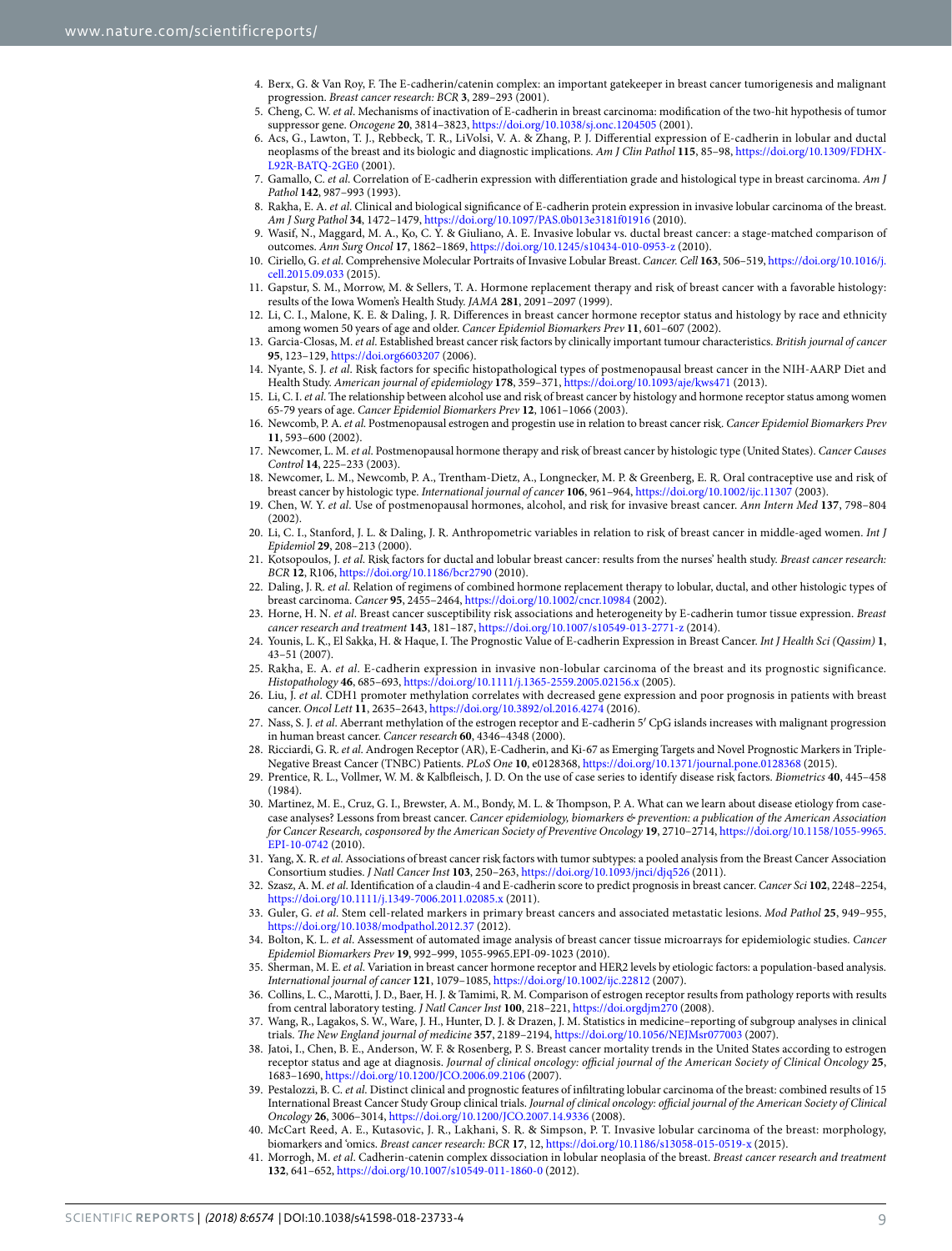- <span id="page-9-0"></span>42. Rosenberg, L. U. *et al*. Menopausal hormone therapy and other breast cancer risk factors in relation to the risk of different histological subtypes of breast cancer: a case-control study. *Breast cancer research: BCR* **8**, R11, [https://doi.org/10.1186/bcr1378](http://dx.doi.org/10.1186/bcr1378)  $(2006)$
- <span id="page-9-1"></span>43. Phipps, A. I., Li, C. I., Kerlikowske, K., Barlow, W. E. & Buist, D. S. Risk factors for ductal, lobular, and mixed ductal-lobular breast cancer in a screening population. *Cancer Epidemiol Biomarkers Prev* **19**, 1643–1654, [https://doi.org/10.1158/1055-9965.EPI-10-0188](http://dx.doi.org/10.1158/1055-9965.EPI-10-0188) (2010).
- <span id="page-9-2"></span>44. Oesterreich, S. *et al*. Estrogen-mediated down-regulation of E-cadherin in breast cancer cells. *Cancer research* **63**, 5203–5208 (2003).
- <span id="page-9-3"></span>45. Cancer Genome Atlas, N. Comprehensive molecular portraits of human breast tumours. *Nature* **490**, 61–70, [https://doi.org/10.1038/](http://dx.doi.org/10.1038/nature11412) [nature11412](http://dx.doi.org/10.1038/nature11412) (2012).
- <span id="page-9-4"></span>46. Schrader, K. A. *et al*. Germline mutations in CDH1 are infrequent in women with early-onset or familial lobular breast cancers. *Journal of medical genetics* **48**, 64–68, [https://doi.org/10.1136/jmg.2010.079814](http://dx.doi.org/10.1136/jmg.2010.079814) (2011).
- <span id="page-9-5"></span>47. Canas-Marques, R. & Schnitt, S. J. E-cadherin immunohistochemistry in breast pathology: uses and pitfalls. *Histopathology* **68**, 57–69, [https://doi.org/10.1111/his.12869](http://dx.doi.org/10.1111/his.12869) (2016).
- <span id="page-9-6"></span>48. Sarrio, D. *et al*. Cytoplasmic localization of p120ctn and E-cadherin loss characterize lobular breast carcinoma from preinvasive to metastatic lesions. *Oncogene* **23**, 3272–3283, [https://doi.org/10.1038/sj.onc.1207439](http://dx.doi.org/10.1038/sj.onc.1207439) (2004).
- <span id="page-9-7"></span>49. Arthur, L. M. *et al*. Molecular changes in lobular breast cancers in response to endocrine therapy. *Cancer research* **74**, 5371–5376, [https://doi.org/10.1158/0008-5472.CAN-14-0620](http://dx.doi.org/10.1158/0008-5472.CAN-14-0620) (2014).
- <span id="page-9-8"></span>50. Sawyer, E. *et al*. Genetic predisposition to *in situ* and invasive lobular carcinoma of the breast. *PLoS genetics* **10**, e1004285, [https://](http://dx.doi.org/10.1371/journal.pgen.1004285) [doi.org/10.1371/journal.pgen.1004285](http://dx.doi.org/10.1371/journal.pgen.1004285) (2014).
- <span id="page-9-9"></span>51. Li, J. *et al*. Identifcation of high-quality cancer prognostic markers and metastasis network modules. *Nature communications* **1**, 34, [https://doi.org/10.1038/ncomms1033](http://dx.doi.org/10.1038/ncomms1033) (2010).

#### **Acknowledgements**

**BCAC**: We thank all the individuals who took part in these studies and all the researchers, clinicians, technicians and administrative staff who have enabled this work to be carried out. **ABCS**: Blood bank Sanquin, The Netherlands. **CNIO-BCS**: Guillermo Pita, Charo Alonso, Nuria Álvarez, Pilar Zamora, Primitiva Menendez, the Human Genotyping-CEGEN Unit (CNIO). **ESTHER**: Hartwig Ziegler, Sonja Wolf, Volker Hermann, Christa Stegmaier, Katja Butterbach. **HEBCS:** Sofa Khan, Johanna Kiiski, Kristiina Aittomäki, Rainer Fagerholm, **KBCP**: Eija Myöhänen, Helena Kemiläinen. **kConFab/AOCS**: We wish to thank Heather Torne, Eveline Niedermayr, all the kConFab research nurses and staff, the heads and staff of the Family Cancer Clinics, and the Clinical Follow Up Study (which has received funding from the NHMRC, the National Breast Cancer Foundation, Cancer Australia, and the National Institute of Health (USA)) for their contributions to this resource, and the many families who contribute to kConFab. Kathleen Cuningham Foundation Consortium for research into Familial Breast cancer (kConFab) investigtaors: Morteza Aghmesheh, David Amor, Lesley Andrews, Yoland Antill, Shane Armitage, Leanne Arnold, Rosemary Balleine, Agnes Bankier, Patti Bastick, Jonathan Beesley, John Beilby, Barbara Bennett, Ian Bennett, Geofrey Berry, Anneke Blackburn, Michael Bogwitz, Meagan Brennan, Melissa Brown, Michael Buckley, Matthew Burgess, Jo Burke, Phyllis Butow, Keith Byron, David Callen, Ian Campbell, Deepa Chauhan, Manisha Chauhan, Georgia Chenevix-Trench, Alice Christian, Christine Clarke, Paul Cohen, Alison Colley, Ashley Crook, James Cui, Bronwyn Culling, Margaret Cummings, Sarah-Jane Dawson, Anna deFazio, Martin Delatycki, Rebecca Dickson, Joanne Dixon, Alexander Dobrovic, Tracy Dudding, Ted Edkins, Stacey Edwards, Maurice Eisenbruch, Gelareh Farshid, Susan Fawcett, Andrew Fellows, Georgina Fenton, Michael Field, Frank Firgaira, James Flanagan, Jean Fleming, Peter Fong, John Forbes, Stephen Fox, Juliet French, Michael Friedlander, Clara Gaf, Mac Gardner, Mike Gattas, Peter George, Graham Giles, Grantley Gill, Jack Goldblatt, Sian Greening, Scott Grist, Eric Haan, Kate Hardie, Marion Harris, Stewart Hart, Nick Hayward, Sue Healey, Louise Heiniger, John Hopper, Evelyn Humphrey, Clare Hunt, Paul James, Mark Jenkins, Alison Jones, Rick Keford, Alexa Kidd, Belinda Kiely, Judy Kirk, Jessica Koehler, James Kollias, Serguei Kovalenko, Sunil Lakhani, Amanda Leaming, Jennifer Leary, Jacqueline Lim, Geof Lindeman, Lara Lipton, Liz Lobb, Graham Mann, Deborah Marsh, Sue Anne McLachlan, Bettina Meiser, Clif Meldrum, Roger Milne, Gillian Mitchell, Beth Newman, Eveline Niedermayr, Sophie Nightingale, Shona O'Connell, Imelda O'Loughlin, Richard Osborne, Nick Pachter, Briony Patterson, Lester Peters, Kelly Phillips, Melanie Price, Lynne Purser, Tony Reeve, Jeanne Reeve, Robert Richards, Edwina Rickard, Bridget Robinson, Barney Rudzki, Mona Saleh, Elizabeth Salisbury, Joe Sambrook, Christobel Saunders, Jodi Saunus, Robyn Sayer, Elizabeth Scott, Rodney Scott, Clare Scott, Ram Seshadri, Adrienne Sexton, Raghwa Sharma, Andrew Shelling, Peter Simpson, Melissa Southey, Amanda Spurdle, Graeme Suthers, Pamela Sykes, Margaret Tassell, Donna Taylor, Jessica Taylor, Benjamin Tierry, Susan Tomas, Ella Thompson, Heather Thorne, Sharron Townshend, Alison Trainer, Lan Tran, Kathy Tucker, Janet Tyler, Jane Visvader, Logan Walker, Ian Walpole, Robin Ward, Paul Waring, Bev Warner, Graham Warren, Rachael Williams, Judy Wilson, Ingrid Winship, Kathy Wu, Mary Ann Young. **ORIGO**: We thank E. Krol-Warmerdam, and J. Blom for patient accrual, administering questionnaires, and managing clinical information. The LUMC survival data were retrieved from the Leiden hospital-based cancer registry system (ONCDOC) with the help of Dr. J. Molenaar. **PBCS**: Louise Brinton, Neonila Szeszenia-Dabrowska, Beata Peplonska, Witold Zatonski, Jolanta Lisssowska, Pei Chao, Michael Stagner. **POSH**: The ethical approval for the POSH study is MREC /00/6/69, UKCRN ID: 1137. We thank staf in the Experimental Cancer Medicine Centre (ECMC) supported Faculty of Medicine Tissue Bank and the Faculty of Medicine DNA Banking resource. RBCS Petra Bos, Jannet Blom, Ellen Crepin, Elisabeth Huijskens, Anja Kromwijk-Nieuwlaat, Annette Heemskerk, Renée Foekens and Anita Trapman – Jansen.and the Erasmus MC Family Cancer Clinic. **UKBGS**: We thank Breast Cancer Now and the Institute of Cancer Research for support and funding of the Breakthrough Generations Study, and the study participants, study staf, and the doctors, nurses and other health care providers and health information sources who have contributed to the study. We acknowledge NHS funding to the Royal Marsden/ICR NIHR Biomedical Research Centre. **BCAC** is funded by Cancer Research UK [C1287/A16563, C1287/A10118], the European Union's Horizon 2020 Research and Innovation Programme (grant numbers 634935 and 633784 for BRIDGES and B-CAST respectively), and by the European Community's Seventh Framework Programme under grant